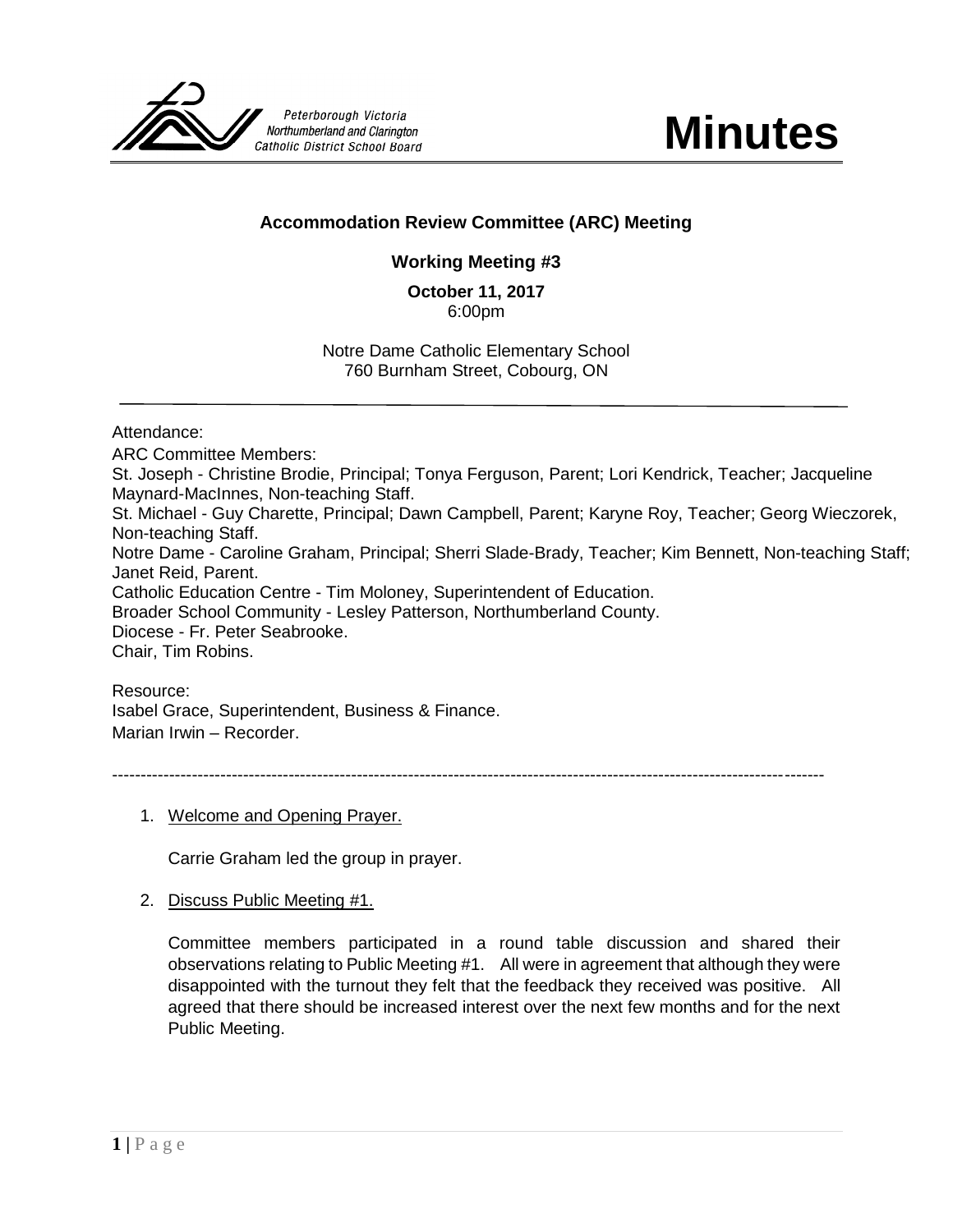## 3. Chair – Opening Comments.

The Chair, Tim Robins welcomed back the committee to the ARC process and thanked the members for their dedication and commitment to the accommodation review process. He stated that we are half-way through the five month process and the work completed by the committee has been consistent with the mandate as defined under the committee's Terms of Reference.

Tim highlighted the ARC work completed prior to the summer break:

- May 15th The ARC held WM#1 (at St. Michael CES) and undertook an orientation to the Accommodation Review Process (meeting norms, ARC schedule, binders, PARG, Policy & AP 109 and reviewed the Initial Staff Report (ISR) and School Information Profiles).
- May 31st The ARC held WM#2 (at St. Joseph CES) where the committee received a detailed presentation on the ISR and accommodation options and completed group work to analyze each of the proposed accommodation options.
- June 5, 2017 PM#1 (at Notre Dame CES) where the public was invited to learn about the Cobourg Catholic Elementary Schools Accommodation Review, Ministry of Education Pupil Accommodation Review Guideline, Board Policy, School Information Profiles, Initial Staff Report and Accommodation Options and provide input on the process through the published ARC public survey.

Tim stated ARC goals for Working Meeting #3 are to:

- Review the public feedback relating to the Initial Staff Report from both Public Meeting #1 and emails received to date and the public survey results.
- Examine in detail the accommodation options presented in the Initial Staff Report and determine if there are any additional alternative options that board staff should consider.
- Focus on group work.
- The Chair will be introducing individual work on the proposed accommodation option priority – this is highlighted in the presentation, but will not occur until our next working meeting.

The committee took time to update their ARC Binders.

#### 4. Approval of Minutes.

The minutes from WM#2 were approved by the ARC Committee on June 16, 2017 and posted on the Board's ARC webpage.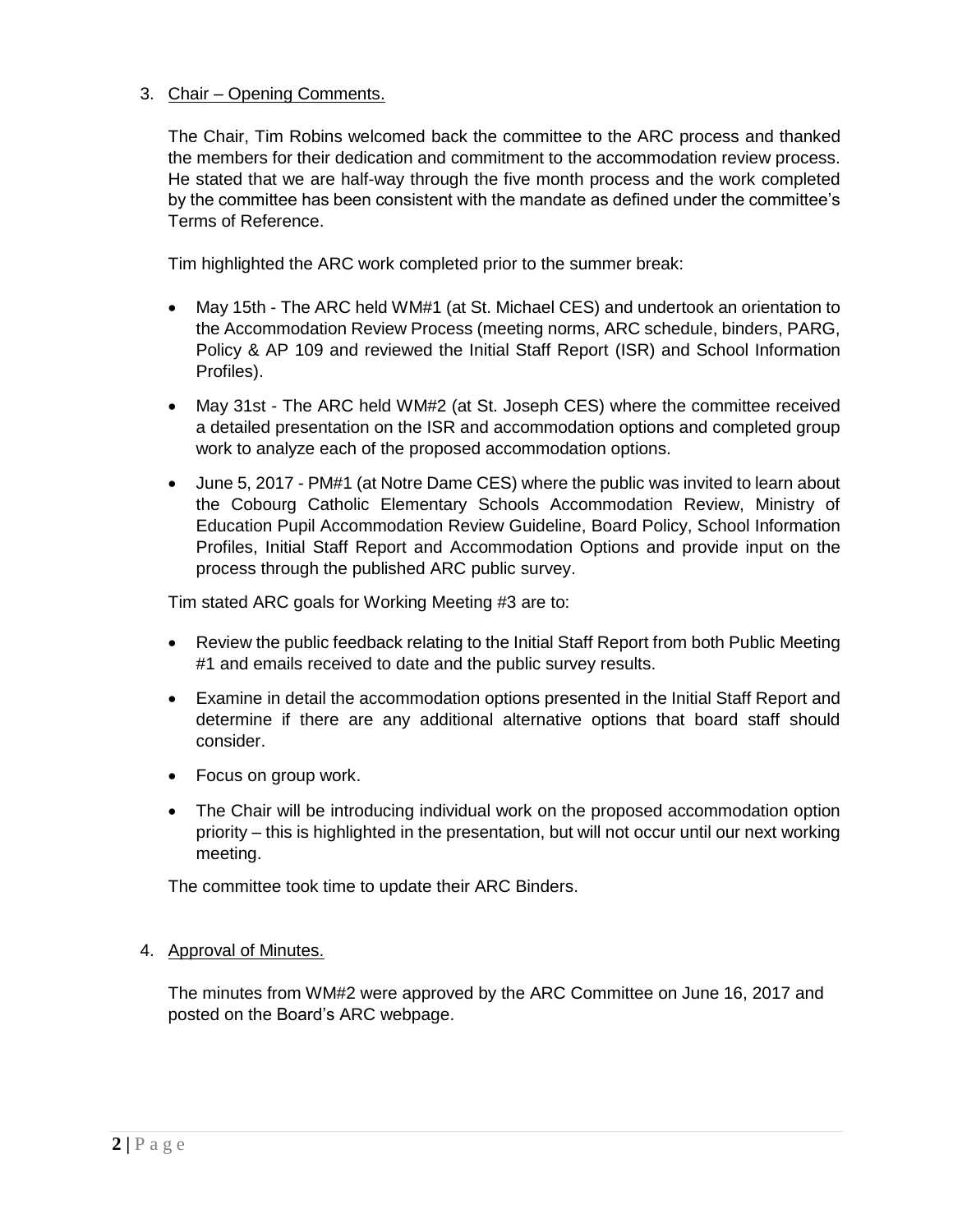## 5. The Chair asked the ARC members to review data from the public survey results collected in June 2017 and September – October 2017. (Group work).

The Committee broke into their 4 groups. They were instructed to answer the following questions within their designated groups:

- 1. What are the survey results showing?
- 2. Discuss public priorities, what are they?

The following charts were presented as their findings:

| <b>Review of Survey Results</b> |                                                                                                |   |                                                                                                                       |         |
|---------------------------------|------------------------------------------------------------------------------------------------|---|-----------------------------------------------------------------------------------------------------------------------|---------|
| Group 1                         | Preferred                                                                                      |   | Not Preferred                                                                                                         |         |
| Option                          | Public<br>Student                                                                              |   | Public                                                                                                                | Student |
|                                 | 6                                                                                              | 6 | 12                                                                                                                    | 14      |
| 2                               | 2                                                                                              | 2 | 10                                                                                                                    | 12      |
| 3                               | 14                                                                                             | 9 | 5                                                                                                                     | 2       |
| 4                               | 11                                                                                             | 8 | 4                                                                                                                     |         |
| Common<br>Themes                | • Yard, space<br>• Infrastructure<br>• New facility<br>$\bullet$ Grass<br>• Less split classes |   | Loss of jobs<br>Boundary changes<br><b>Buses</b><br>Effect of change/emotions of kids<br>Old building<br>Construction |         |

| <b>Review of Survey Results</b> |                                                                                                 |                |                                                             |                |
|---------------------------------|-------------------------------------------------------------------------------------------------|----------------|-------------------------------------------------------------|----------------|
| Group 2                         | Preferred                                                                                       |                | Not Preferred                                               |                |
| Option                          | Public                                                                                          | <b>Student</b> | Public                                                      | <b>Student</b> |
|                                 | 6                                                                                               |                | 14                                                          | 10             |
|                                 | ົ                                                                                               |                |                                                             | 12             |
|                                 | 14                                                                                              | 10             |                                                             |                |
|                                 | 11                                                                                              |                | 5                                                           |                |
| Common<br><b>Themes</b>         | • Playground space including grass<br>• New facility attractive to some<br>• Less split classes |                | • Boundary concerns<br>• Construction - where will kids go? |                |

| <b>Review of Survey Results</b> |                                                                                                                                                  |           |                                                        |                |
|---------------------------------|--------------------------------------------------------------------------------------------------------------------------------------------------|-----------|--------------------------------------------------------|----------------|
| Group 3                         |                                                                                                                                                  | Preferred | Not Preferred                                          |                |
| Option                          | <b>Public</b><br>Student                                                                                                                         |           | Public                                                 | <b>Student</b> |
|                                 | n                                                                                                                                                |           | 14                                                     | 10             |
| 2                               |                                                                                                                                                  |           |                                                        | 12             |
| 3                               | 14<br>10                                                                                                                                         |           | 6                                                      |                |
|                                 | 11<br>8                                                                                                                                          |           |                                                        |                |
| Common<br><b>Themes</b>         | • New facility (updated building)<br>• Larger facility, green space, play area<br>• Quite a few in favour of a French<br><b>Immersion Centre</b> |           | • Boundary issues can be a challenge<br>• Construction |                |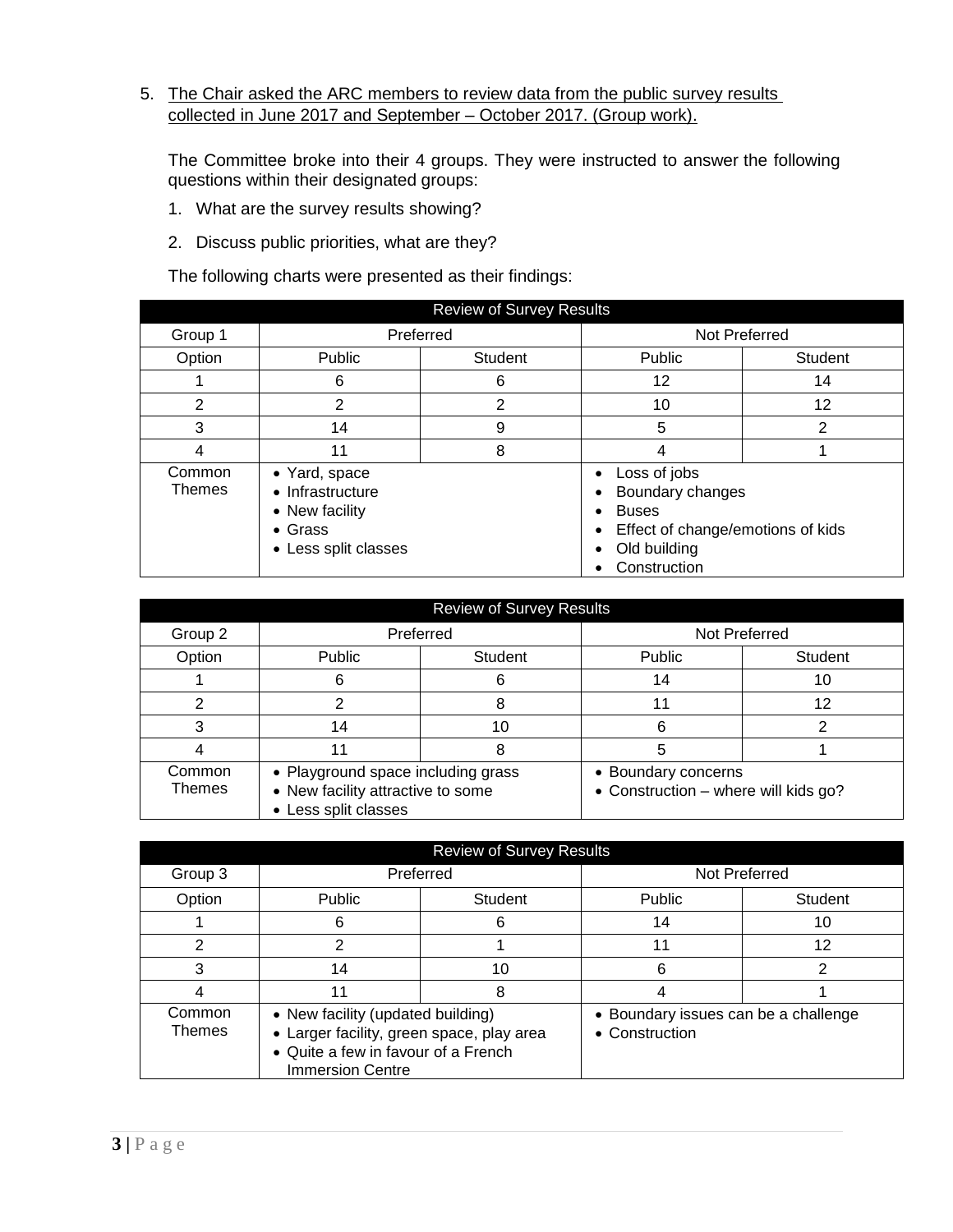| <b>Review of Survey Results</b> |                                                                                               |  |                                                                                |                |
|---------------------------------|-----------------------------------------------------------------------------------------------|--|--------------------------------------------------------------------------------|----------------|
| Group 4                         | Preferred                                                                                     |  | Not Preferred                                                                  |                |
| Option                          | <b>Public</b><br>Student                                                                      |  | <b>Public</b>                                                                  | <b>Student</b> |
|                                 | 6<br>6                                                                                        |  | Not provided                                                                   | Not provided   |
| 2                               | 2                                                                                             |  | Not provided                                                                   | Not provided   |
| 3                               | 14<br>10                                                                                      |  | Not provided                                                                   | Not provided   |
| 4                               | 11<br>8                                                                                       |  | Not provided                                                                   | Not provided   |
| Common<br>Themes                | • Fresh new facility<br>• Upgrades<br>• Favour F.I. Centre<br>• No boundary issues (Option 3) |  | • Boundary issues possible<br>• Construction<br>• 2-Tiered system (dual track) |                |

## 6. The Chair asked the ARC to analyze the pros and cons of the ISR for Accommodation Options 1-4. (Group work).

The Committee broke into their 4 groups. They were instructed to answer the following questions within their designated groups and present findings at WM#4:

1. What are the pros and cons of Option 1, 2, 3 and 4 referencing advantages and disadvantages from options in the ISR?

| Pro's and Con's as per ARC Committee |        |                                                                                                                                                                           |                                                                                                                                                                                                                                                             |  |
|--------------------------------------|--------|---------------------------------------------------------------------------------------------------------------------------------------------------------------------------|-------------------------------------------------------------------------------------------------------------------------------------------------------------------------------------------------------------------------------------------------------------|--|
| Group                                | Option | Pros                                                                                                                                                                      | Cons                                                                                                                                                                                                                                                        |  |
|                                      |        | No issue with boundaries<br>Families could have children in both<br>streams<br>Extra-curricular access for all<br>Access to daycare for all (separate<br>facility within) | Supporting the needs of a large<br>group of kids<br>Families have only one option (large<br>$\bullet$<br>school) (RC vs, Public)<br>Access to school by families with no<br>$\bullet$<br>transportation<br>Difficulties for kids to make teams<br>$\bullet$ |  |
|                                      | 2      | Least expensive option<br>Safer and more efficient infrastructure                                                                                                         | Movement of kids to new school<br>$\bullet$<br>(some vs. all)<br>Unhappy parents with location<br>٠<br><b>Construction issues</b>                                                                                                                           |  |

The following charts were presented as their findings: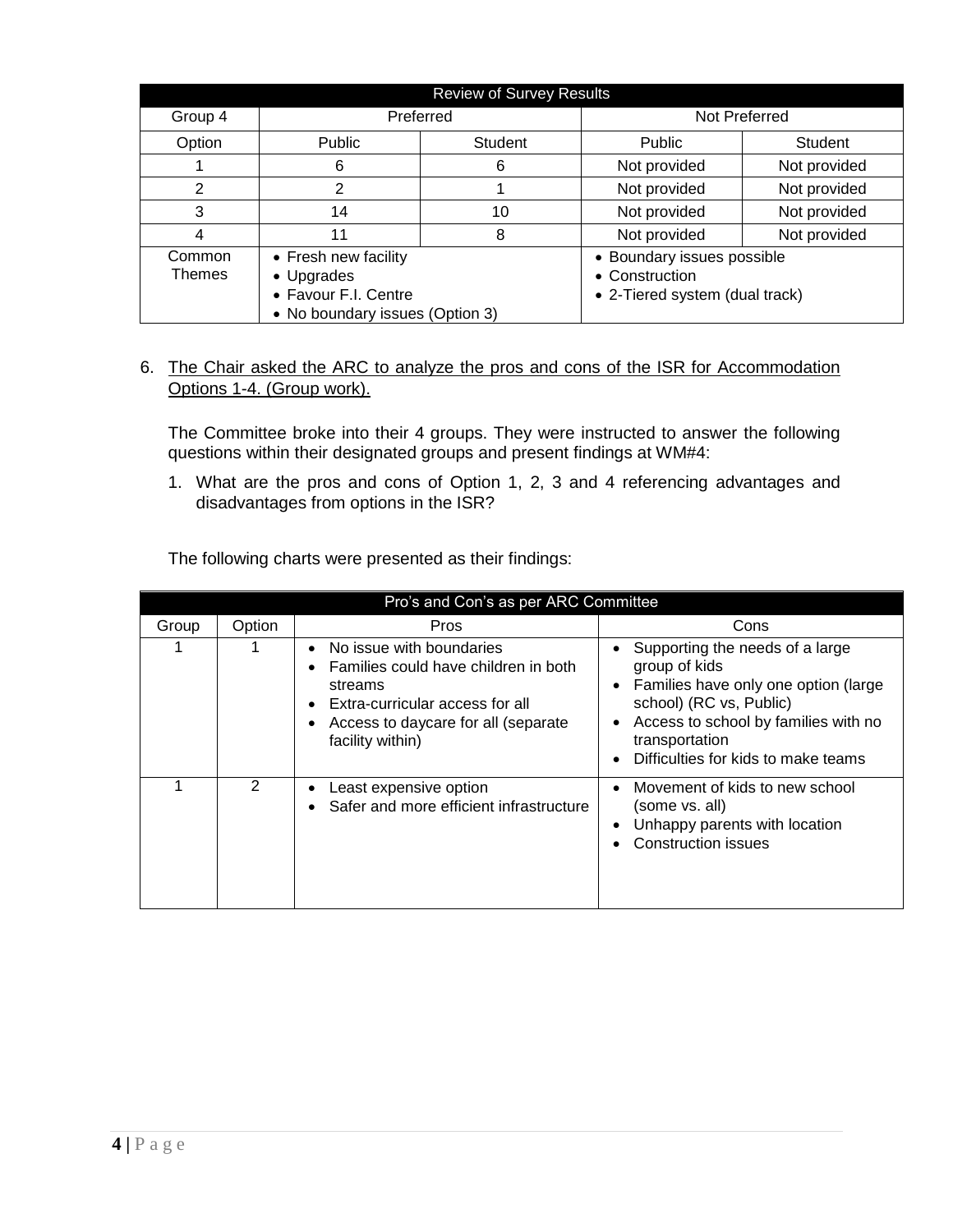| Pro's and Con's as per ARC Committee |        |                                                                                                                                                                                                                                                                                                          |                                                                                                                                                                                                                                           |  |
|--------------------------------------|--------|----------------------------------------------------------------------------------------------------------------------------------------------------------------------------------------------------------------------------------------------------------------------------------------------------------|-------------------------------------------------------------------------------------------------------------------------------------------------------------------------------------------------------------------------------------------|--|
| Group                                | Option | Pros                                                                                                                                                                                                                                                                                                     | Cons                                                                                                                                                                                                                                      |  |
| 2                                    |        | Extracurricular/more<br>$\bullet$<br>opportunities<br>On-site child care/family centre<br>٠<br>Air conditioning<br>٠<br>More straight classes $=$ more<br>team teaching<br>Energy efficient<br>Higher enrollment<br>٠<br>More resources/larger budget<br>Social worker – more direct<br>service delivery | Less intimate with more children<br>$\bullet$<br>More difficult to manage student<br>٠<br>behaviour<br>Longer commutes/more<br>congestion due to busses<br>Less attention during<br>٠<br>unstructured time<br>Special needs transitioning |  |
| 2                                    | 2      | Accessibility<br>Child care?<br>Smaller school environment<br>Closer student connections<br>More walkers $=$ less<br>transportation cost<br>Dual track options available                                                                                                                                 | Construction<br>Costly<br>Boundary changes                                                                                                                                                                                                |  |

| Pro's and Con's as per ARC Committee |                |                                                                                                                                                                                                                                                                                                          |                                                                                                                                                                                                                                                                                                                      |  |
|--------------------------------------|----------------|----------------------------------------------------------------------------------------------------------------------------------------------------------------------------------------------------------------------------------------------------------------------------------------------------------|----------------------------------------------------------------------------------------------------------------------------------------------------------------------------------------------------------------------------------------------------------------------------------------------------------------------|--|
| Group<br>3                           | Option<br>1    | Pros<br>New facility, modern with lots of<br>greenspace<br>Eliminates boundary issues<br>Easier for Priest with all students<br>in one school<br>Cost savings - one building<br>$\bullet$<br>(operating costs)<br>Modernized learning facility<br>$\bullet$<br>Fundraising (e.g. purchasing<br>$\bullet$ | Cons<br>Increased transportation (bus)<br>costs<br>Dual track system<br>٠<br>Only one Catholic school<br>$\bullet$<br>(elementary) in Cobourg<br>Too many kids on the school<br>$\bullet$<br>yard (need to do split<br>lunches/recess)<br>Might not be built for future<br>$\bullet$<br>enrollment (possible need of |  |
|                                      |                | IPads for school)<br>Less split grades<br>$\bullet$<br>More divisional team planning<br>Diverse population                                                                                                                                                                                               | portables)<br>Traffic in parking lot for drop<br>$\bullet$<br>off/pick up<br>Community (large can be<br>$\bullet$<br>overwhelming)<br>Difficult on the neighbourhood<br>$\bullet$<br>having 600 plus students                                                                                                        |  |
| 3                                    | $\overline{2}$ | St. Michael's students get more<br>$\bullet$<br>greenspace<br>Less displacement<br>$\bullet$<br>Closing St. Michael will generate<br>an operating cost savings<br>Less impact than closing two<br>schools                                                                                                | Closure of St. Michael's<br>$\bullet$<br>(attached to Church)<br>Retrofitting an aging facility<br>٠<br>Notre Dame affected significantly<br>during the addition (renovation)<br>Boundary changes<br>٠<br>Not cost effective                                                                                         |  |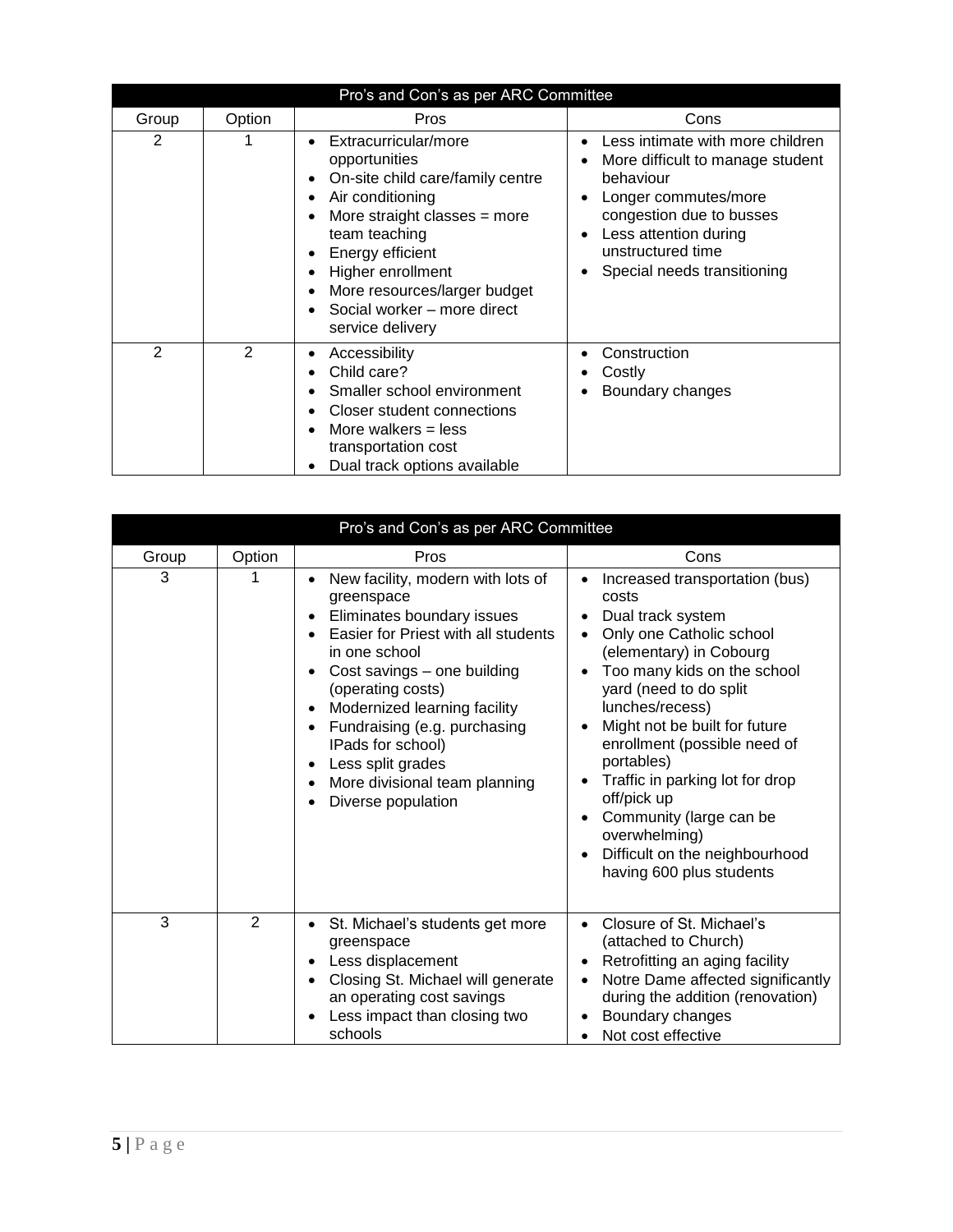| Pro's and Con's as per ARC Committee |        |                                                                                                                                                                                                                                                                                                                          |                                                                                                                                                                                                                                                                                                                                 |  |
|--------------------------------------|--------|--------------------------------------------------------------------------------------------------------------------------------------------------------------------------------------------------------------------------------------------------------------------------------------------------------------------------|---------------------------------------------------------------------------------------------------------------------------------------------------------------------------------------------------------------------------------------------------------------------------------------------------------------------------------|--|
| Group                                | Option | Pros                                                                                                                                                                                                                                                                                                                     | Cons                                                                                                                                                                                                                                                                                                                            |  |
| 4                                    |        | No boundary issues<br>$\bullet$<br>Attractive to gain funding<br>٠<br>approval<br>New facility/getting rid of tired<br>$\bullet$<br>building<br>State of the art – accessibility for<br>$\bullet$<br>all<br><b>Balanced streams</b><br>$\bullet$<br>Creates a unified community<br>$\bullet$<br>(families not separated) | Loss for the Parish (plus name)<br>$\bullet$<br>Mega-school may be too big for<br>٠<br>Cobourg community<br>(perspective)<br>Crowded<br>$\bullet$<br>Loss of family feel<br>٠<br>Bus time for kids<br>$\bullet$<br>Too big<br>٠<br>What would happen to St.<br>Joseph's School (empty)                                          |  |
| 4                                    | 2      | St. Joseph's community may not<br>$\bullet$<br>have to move<br>St. Michael's kids get a newer<br>٠<br>location                                                                                                                                                                                                           | Expensive<br>$\bullet$<br>Architectural nightmare<br>٠<br>Less popular<br>٠<br>Too far from Church<br>$\bullet$<br>Priest is concerned about the<br>parish<br>End result - people not happy -<br>$\bullet$<br>not new!<br>Addition is not cost effective<br>$\bullet$<br>Very disruptive for<br>$\bullet$<br>students/community |  |

The Chair advised that Group work on the Pros and Cons from the ISR Accommodation Options would continue at WM#4.

#### 7. Ministry of Education Initiatives – PARG Review and Capital Submissions.

Isabel Grace shared information on this.

In June 2017 the Ministry of Education issued a memorandum to School Boards advising Directors of Education on the Plan to Strengthen Rural and Northern Education.

Within the memorandum, the Ministry had advised that in the fall the Pupil Accommodation Review Guideline (PARG) will be updated. School boards have been advised not to initiate new PAR until the revised PARG is complete. For PARs that are already underway a board may either continue with the PAR process under its existing PAR policy or wait until the Ministry releases the revised PARG to continue.

Upon consulting with the Director of Education, Senior Administration and advising the Board of Trustees, it was decided that the Cobourg Catholic Elementary Schools ARC will continue under the current PAR policy.